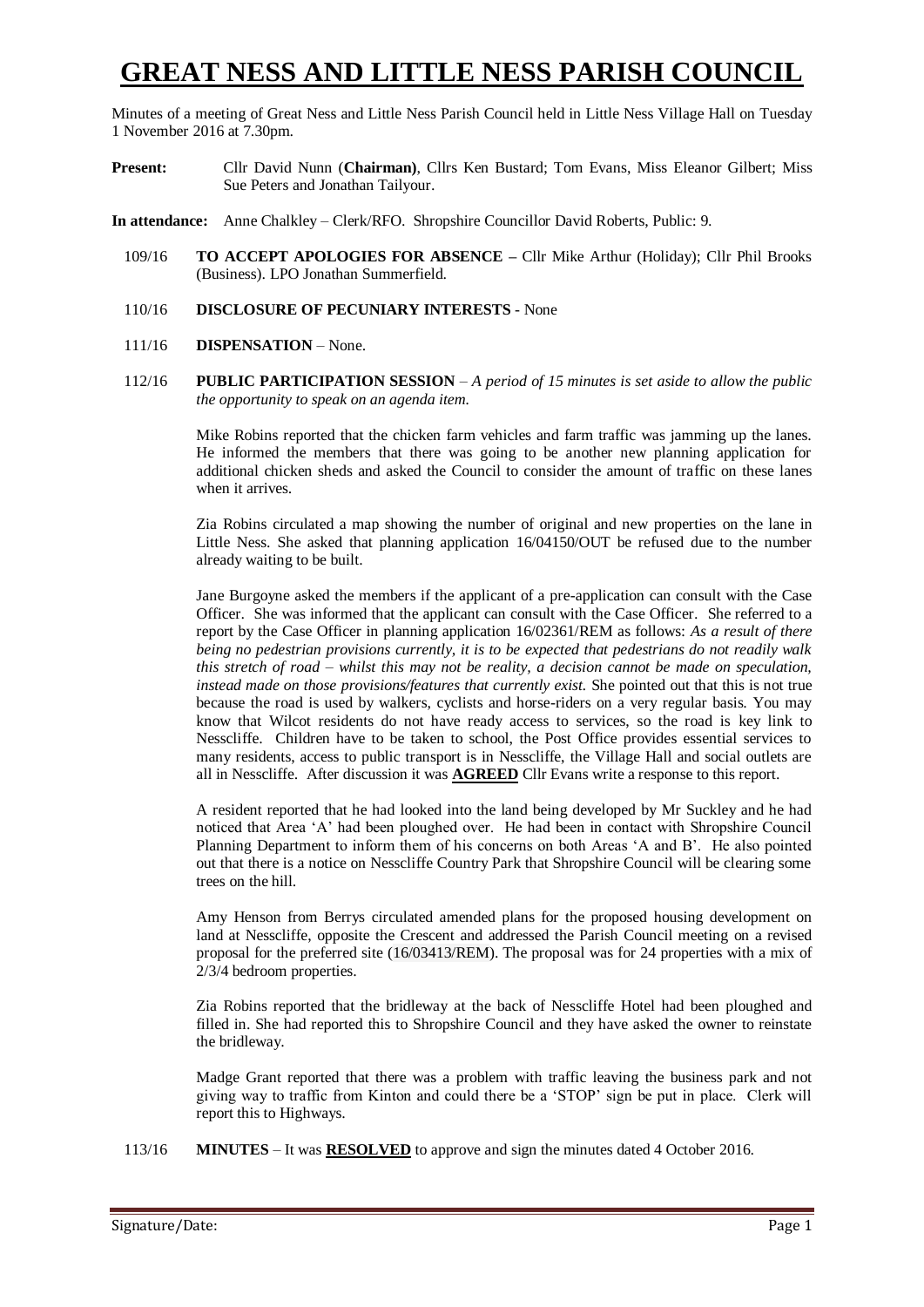### 114/16 **REPORTS** – To consider the following reports:

a) Clerks progress report –

| Issue                                                   | Date         | <b>Action</b>                                                                                                                                                                                                                                                                                                                                                                                                                                                           |  |  |
|---------------------------------------------------------|--------------|-------------------------------------------------------------------------------------------------------------------------------------------------------------------------------------------------------------------------------------------------------------------------------------------------------------------------------------------------------------------------------------------------------------------------------------------------------------------------|--|--|
| <b>Smart Water</b>                                      | October 2012 | I still have 4 Smart Water to sell if anyone is interested at<br>£18.22 each.                                                                                                                                                                                                                                                                                                                                                                                           |  |  |
| Highway maintenance<br>issues reported by<br>residents. | October 2016 | Verge sinkage on bend past the war memorial in Little<br>1.<br>Ness near the gate of Little Ness House, not rectified<br>by highways, cars cutting corner on sharp bend to avoid<br>getting stuck<br>Hedge at bottom of Milford Bank not cut and causing<br>large vehicles to be in the middle of road.<br>Layby sinkage by Greystones, Ruyton Road has been<br>3.<br>filled but has sunk.<br>I have reported these issues to Highways and they have<br>been addressed. |  |  |

- b) Police Report Police Reports can be found on the website.
- c) Shropshire Council Cllr David Roberts reported that although Shropshire Council are finding it very difficult with the budget cuts, they have found some money to help this problem. The Council are heading for an Election next May. Please watch your bus routes very carefully as there has been problems with the subsidising the buses.

#### 115/16 **PLANNING** – Planning Notifications (for information only)

- 1) **14/03797/OUT** Development Land West Of Oakfield, Nesscliffe, Shrewsbury, Shropshire Outline application for the erection of 8No dwellings (to include access). **Awaiting decision.**
- 2) **14/05257/FUL** Proposed Dwelling Adj Hopton Farm, Nesscliffe, Shrewsbury, Shropshire Erection of a Single Plot Exception (SPE) affordable dwelling and formation of access – **Awaiting decision.**
- 3) **15/02159/MAW** Land Adjoining Foxholes Farm Buildings, Little Ness, Shrewsbury, Shropshire - Erection of extension to storage clamps for Anaerobic Digester (AD) Plant. **Awaiting decision.**
- 4) **16/00670/REM** Proposed Development Land West Of Nesscliffe Hotel, Nesscliffe, Shrewsbury, Shropshire **-** Outstanding reserved matters application in relation to appearance, layout and landscaping further to outline approval 12/00821/OUT and reserved matters approval for scale 13/02901/REM**. Awaiting decision.**
- 5) **16/01854/REM** Kinton House, Kinton, Shrewsbury, Shropshire, SY4 1AZ**-** Approval of Reserved Matters (appearance, layout, scale) pursuant to 14/04672/OUT for the erection of one dwelling and detached garage with first floor living accommodation. **Grant Permission**
- 6) **16/02361/REM –** Proposed Residential Development Land, Wilcot Reserved Matters Application pursuant to Outline Application 14/03070/OUT for the erection of 2 No 3 bedroomed detached dwellings with detached double garages and formation of new driveway and vehicular access on land between Longmore House and Greenacres, Wilcott. (amended description) (to include appearance, landscaping, layout, scale). **Awaiting decision.**
- 7) **16/02513/OUT** Site Adjacent to Lady Fern Cottage, Felton Butler Outline application for the erection of a detached dwelling and a garage to include access. **Withdrawn.**
- 8) **16/03413/REM** Proposed Residential Development Opposite The Crescent, Nesscliffe, Shrewsbury, Shropshire - Reserved Matters pursuant to Outline planning application 13/04757/OUT (landscaping, scale, appearance and layout) for residential development of 30 dwellings. **Awaiting decision.**
- 9) **16/03505/FUL** Proposed Beauty Salon/Dwelling, Land Adj. 6 Holyhead Road, Nesscliffe,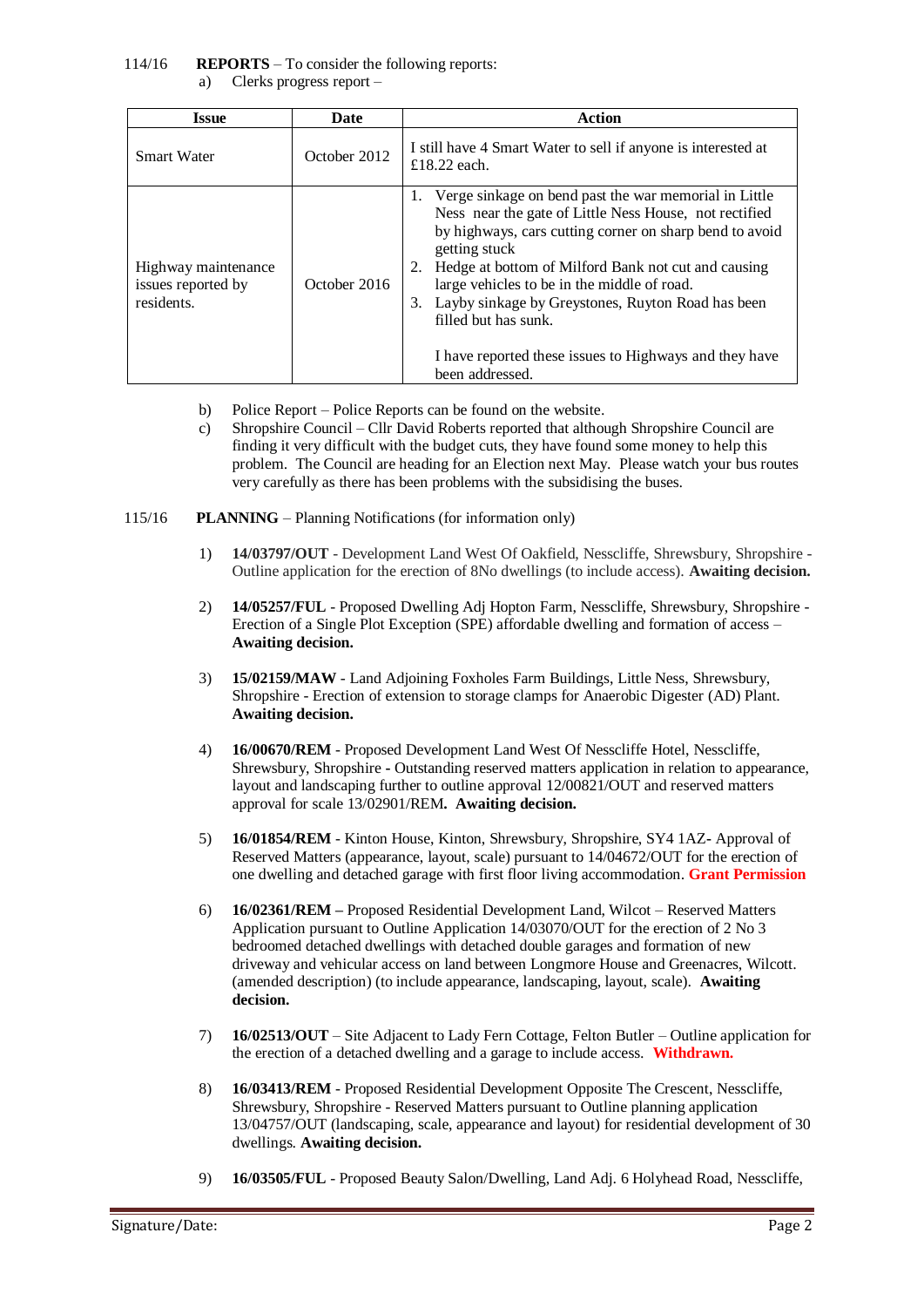Shrewsbury, Shropshire, SY4 1DB - Erection of a new building to accommodate a ground floor beauty therapy business and first floor two bedroom appartment. **Awaiting decision.**

- 10) **Reconsultation due to Amendment on application 16/02361/REM** Proposed Residential Development Land - Reserved Matters Application pursuant to Outline Application 14/03070/OUT for the erection of 2 No 3 bedroomed detached dwellings with detached double garages and formation of new driveway and vehicular access on land between Longmore House and Greenacres, Wilcott. (Amended description) (to include appearance, landscaping, layout, scale). **Awaiting decision.**
- 11) **16/03399/REM** Residential Development Land ToThe NW Of, Little Ness, Shrewsbury, Shropshire - Approval of reserved matters (appearance, landscaping, layout and scale) pursuant to permission 14/02026/OUT. **Awaiting decision.**
- 12) **16/03518/OUT** Pear Tree Cottage, Great Ness, Shrewsbury, Shropshire, SY4 2LE **-** Outline application for 1No dwelling (all matters reserved)**. Refused.**
- 13) **16/03843/REM** Proposed Residential Development East Of Wilcot Lane, Nesscliffe, Shrewsbury, Shropshire **-** Approval of reserved matters (appearance, landscaping, layout and scale) pursuant to permission 14/03259/OUT for proposed housing development of 9 no. dwellings and associated garaging. **Awaiting decision.**
- 14) **Reconsultation due to Amendment on application 16/00670/REM** Land West Of Nesscliffe Hotel **-** Outstanding reserved matters application in relation to appearance, layout and landscaping further to outline approval 12/00821/OUT and reserved matters approval for scale 13/02901/REM. **Awaiting decision.**
- 15) **16/03975/FUL -** Hollies Farm, 16 Little Ness, Shrewsbury, Shropshire, SY4 2LH Proposal: Erection of a single dwelling. **Awaiting decision**
- 16) **16/04075/VAR** Wilcot House, Pool Hill Junction Via Wilcott House To Training Camp Junction, Wilcott, Shrewsbury, SY4 1BJ **-** Removal of condition number 12 attached to planning permission reference 13/03667/FUL dated 13th December 2013 to allow the annexe to provide residential accommodation separate to the house. **Awaiting decision**
- 17) **16/04146/FUL -** Proposed Dwelling East Of Little Ness Village Hall, Little Ness, Shrewsbury, Shropshire **-** Erection of a dwelling and detached garage; formation of a vehicular access. **Awaiting decision**
- 18) **16/04109/FUL -** 23 Kingsway, Wilcott, Shrewsbury, SY4 1BG **-** Erection of two-storey side extension and internal alterations to existing dwelling. **Awaiting decision.**
- 19) **16/04169/REM -** Proposed Dwelling To The South Of, Little Ness, Shrewsbury, Shropshire **-**Approval of reserved matters (access, appearance, landscaping and layout) pursuant to permission 14/05719/OUT for the erection of a detached single self-build dwelling and garage to include scale. **Awaiting decision.**

#### 116/16 **PLANNING APPLICATIONS** – Council to make decision

1) **Reference: 16/04150/OUT** (validated: 27/09/2016)

Address: Proposed Dwelling West Of Stoneycroft, Valeswood, Little Ness, Shropshire Proposal: Outline application (all matters reserved) for the erection of one detached dwelling

Applicant: Mr John Staley (c/o Agent)

**Decision:** The Parish Council object to this application for the following reasons:

- a. The housing guideline for development in the clusters, as detailed in SAMDEV, S16.2 (ix), is for 10-15 dwellings over the period to 2026. This guideline has already been far exceeded, with Valeswood alone accounting for 12 new dwellings.
- b. The application is only for outline permission but the applicant has indicated that the application is for a 4-bedroom property and the footprint confirms the indication. There is no requirement for this size of property, SAMDEV S16.2 (iv) identifies 2/3 bedroom properties as the predominant need of the parish, any requirement for larger properties has already been met many times over.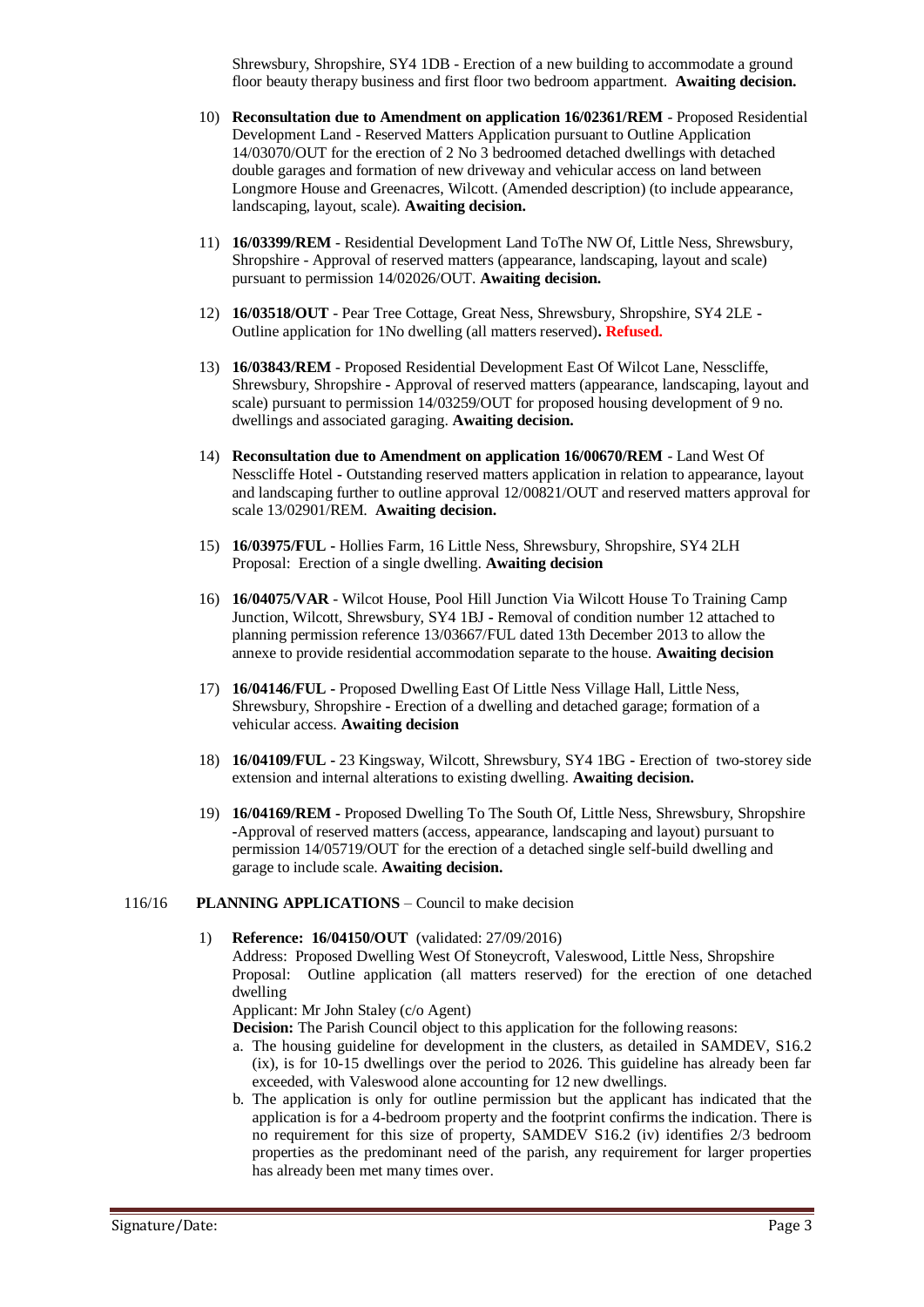- c. The infrastructure in Valeswood is already overstretched, in particular the narrow lane that serves the increased population of Valeswood.
- d. Valeswood does not have reasonable access to services, which inevitably requires the use of private vehicles to access services, bringing into question whether or not this application should be considered as sustainable development.
- 2) **Reference: 16/04148/FUL** (validated: 14/09/2016)

Address: Land At Hopton, Nesscliffe, Shrewsbury, Shropshire

Proposal: Erection of earth sheltered eco house; formation of vehicular access; installation of septic tank with access and detached double garage (amendment to 14/03858/FUL)

Applicant: Mr Andy Blake (11 Pool Meadow Close, Bomere Heath, Shrewsbury, SY4 3NY **Decision:** The Parish Council strongly object to this proposal for the following reasons:

This application is a speculative attempt to obtain permission to make major amendments to the original application 14/03858/FUL and is very much a resubmission of 16/01095/FUL that was refused, 12 May 2016.

14/03858/FUL was granted permission on two grounds, as noted in the conclusions of the Development Management Report:

- i. The proposed development would provide one three bedroom detached property, as required by SAMDEV.
- ii. The scale, external appearance, layout and landscaping of the proposal would protect and enhance the character of the hill fort.
- a. The applicant has chosen to ignore SAMDEV guidance for the parish. S16.2 which reminds developers of the need to meet the requirements of local plans.
- b. SAMDEV S16.2 (iv) for Nesscliffe specifies that local plans require developments to be predominantly 2 and 3 bedroom properties. As the great major of developments in the parish, since the inception of SAMDEV, have been 4 plus bedroom properties, it would be anticipated that only 2 or 3 bedroom properties would be acceptable, in an attempt to restore the balance of housing stock as described in CS11.

MD2 offers the following guidance: *for a development proposal to be considered acceptable it is required to: Respond positively to local design aspirations, wherever possible, both in terms of visual appearance and how a place functions, as set out in Community Led Plans, Town or Village Design Statements, Neighbourhood Plans and Place Plans.*

c. The developer has attempted to categorise the changes proposed as 'minor amendments'. However guidance offers the following: *A minor material amendment is one whose scale and nature results in a development which is not substantially different from the one which has been approved'*. This proposal introduces substantial changes to the layout, scale and landscaping of the development. The layout has been changed from a contourfollowing design to minimise the visual impact to a very obvious rectangular shape. The scale has also substantially increased the size of the footprint with a major expansion of the property from a three bedroom to a five bedroom property.

**CS6** provides guidance on sustainable design and development principles: *New developments should protect, restore, conserve and enhance the natural, built and historic environment and is appropriate in scale, density, pattern and design taking into account the local context and character, and those features which contribute to local character, having regard to national and local design guidance, landscape character assessments and ecological strategies where appropriate.*

**CS17** offers further guidance on environmental networks: *Development will identify, protect, enhance, expand and connect Shropshire's environmental assets, to create a multifunctional network of natural and historic resources. This will be achieved by ensuring that all development: Protects and enhances the diversity, high quality and local character of Shropshire's natural, built and historic environment, and does not adversely affect the visual, ecological, geological, heritage or recreational values and functions of these assets, their immediate surroundings or their connecting environment, including landscape, biodiversity and heritage assets.*

d. With regard landscaping, the following statement was part of the English Heritage contribution to the original application: *English Heritage – 6 October 2014 – explained that it was their intention, along with Shropshire Council, to reduce the substantial woodland within the area of the monument.*  This same woodland is used by the developer to support their claim that the visual impact of the development on the Hill Fort will minimal. The felling is scheduled to start, 2 November 2016. The Planning Officer is asked to accept that the proposed reduction of the woodland will further increase the visual impact of the proposal.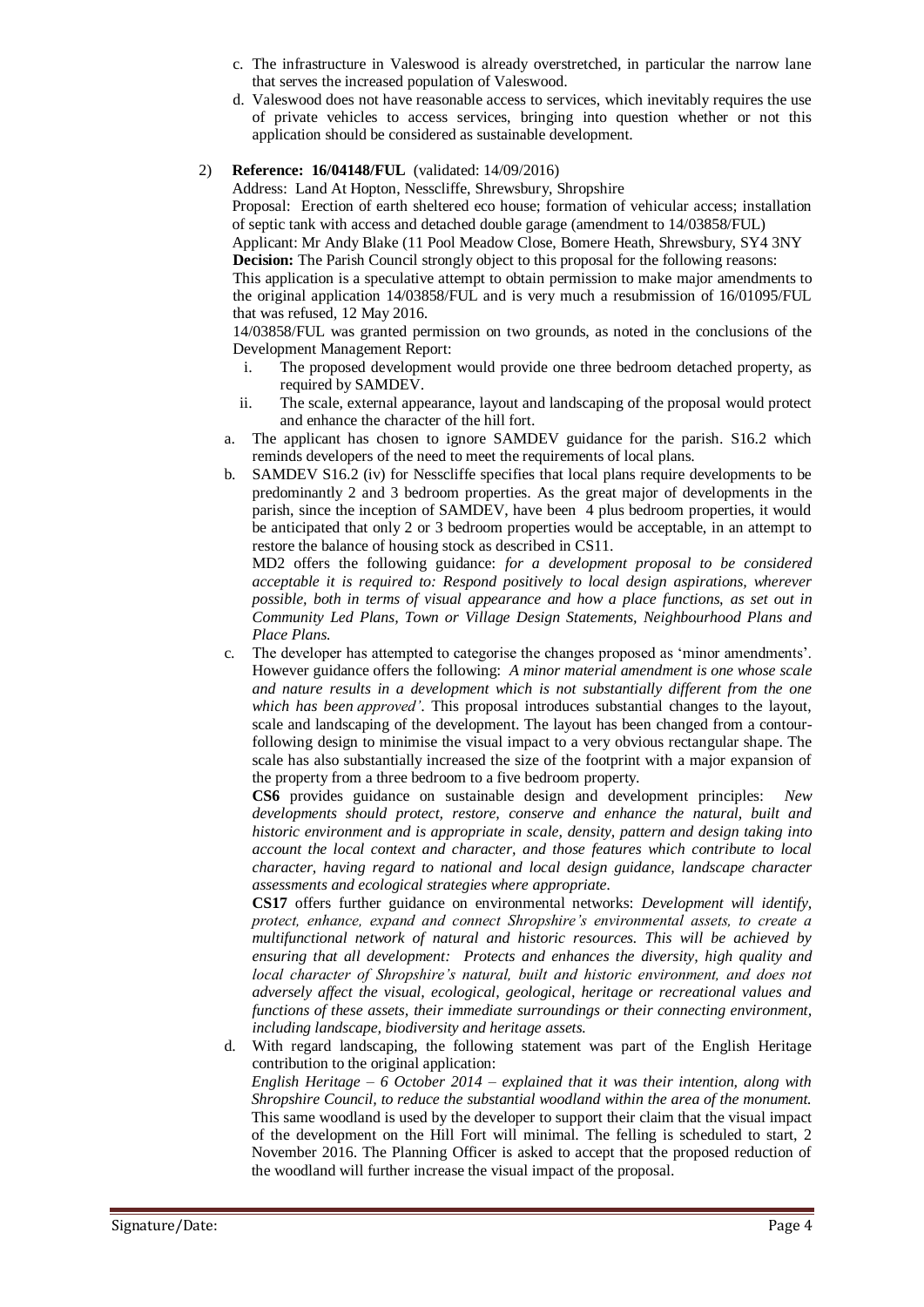- e. This speculative attempt to build a large property with little or no regard for the sensitivity of area in terms of the historic assets and the enjoyment of the many visitors and locals who walk, cycle or ride on the hill. The natural beauty of the hill has remained unspoilt despite a number of attempts to urbanize it, of which this is yet another example.
- f. There is no evidence of any peripheral buildings except a garage that is approximately twice the size of the one agreed in the outline application. Clearly such peripheral buildings will further increase the visual impact of the development.
- g. To address these concerns and the continual attempts to insert this type of totally inappropriate property on Nesscliffe Hill, the Planning Officer may consider that a condition during the lifetime of the development should be changed to: **that no such buildings, will be permitted,** rather than the present arrangement of permitted development subject to Shropshire Council approval.

#### 117/16 **PARISH MATTERS –**

- a) 16/03413/REM Proposed Residential Development Opposite The view of the Parish Council was that the proposal was a long way from the SAMDEV guidelines, S16.2 (iv) for development in Nesscliffe, therefore unacceptable to the Parish Council:
	- i. SAMDEV requires that development on the preferred site should be limited to a maximum of 15 properties.
	- ii. New properties should be 2/3 bedrooms, any requirement for larger properties has already been met in the clusters of the parish.

Amy left the meeting aware of the distance between her latest proposal and the requirements of the Parish Council.

- b) AED's for Wilcot and Little Ness and update on AED cabinet and installation for Nesscliffe. Cllr Bustard reported that the AED and cabinet are now installed at the Nesscliffe Garage and the owner has very kindly agreed to pay the electricity to keep the cabinet heated. Permission had been given and it was **AGREED** to install the AED on the wall of Nesscliffe Training Camp. After discussion it was **AGREED** to install the AED in Little Ness in the phone box once it was repainted and the inside cleaned out.
- c) Notice Board and Telephone Box Little Ness quotation. After discussion it was **AGREED** to accept the quotation from Phil Evans to varnish the 9 notice boards for £168 and to repaint and clean out the Telephone Box in Little Ness for £270. The Chair asked if more AED training could be arranged to take place in Little Ness Village Hall.
- d) Public Payphone at Hollyhead Road, Nesscliffe decision by Council. After discussion it was **AGREED** to have the payphone removed.
- e) Dog waste bin Lymore Close, Nesscliffe An email had been received from Carmen from Shropshire Council to say that as soon as the Dog Warden had returned to work from being off sick, they will look at the possibility of having a dog bin in that area.
- f) Jan Snell Award for Parish Council's achievements The Clerk explained the Jan Snell Award for Parish achievements that is awarded at the SALC AGM each year. The Clerk informed the members that she has asked that the Parish Council be nominated for their achievements in supporting the Nesscliffe Youth Club and paying for the qualified Youth Worker to keep the club running. For purchasing three AED's with cabinets for the Nesscliffe, Wilcot and Little Ness and working towards the Local Council Award Scheme.
- g) Shropshire Local Plan Review: Sustainability Appraisal Scoping Report (2) Consultation period 19 October to 24 November. Noted.
- h) Traffic on Wilcot Lane (residents email concern). The Council was very impressed with the proposed change as mentioned in this email that Wilcot Lane should become a cul de sac at the lowest point, i.e. just beyond the existing houses. If Wilcot Lane were now to become a dead end for traffic at the lowest point, this would solve the problem of through traffic completely. Clerk to send this proposal to Highways.

#### 118/16 **PAYMENTS TO BE APPROVED** – It was **RESOLVED** to approve and sign the payments:

| <b>Cheque No</b> | <b>Payment to</b>        | <b>Description</b>            | <b>Net</b> | VAT    | Gross   |
|------------------|--------------------------|-------------------------------|------------|--------|---------|
| 10489            | Wel Medical              | AED's and cabinets            | 1941.25    | 388.25 | 2329.50 |
| 10490            | Little Ness Village Hall | Contribution towards car park | 1800.93    | 0.00   | 1800.93 |
| 10491            | <b>Mazars</b>            | External audit                | 225.00     | 45.00  | 270.00  |

119/16 **PAYMENTS** – It was **RESOLVED** to approve and sign payments after the agenda has been sent out.